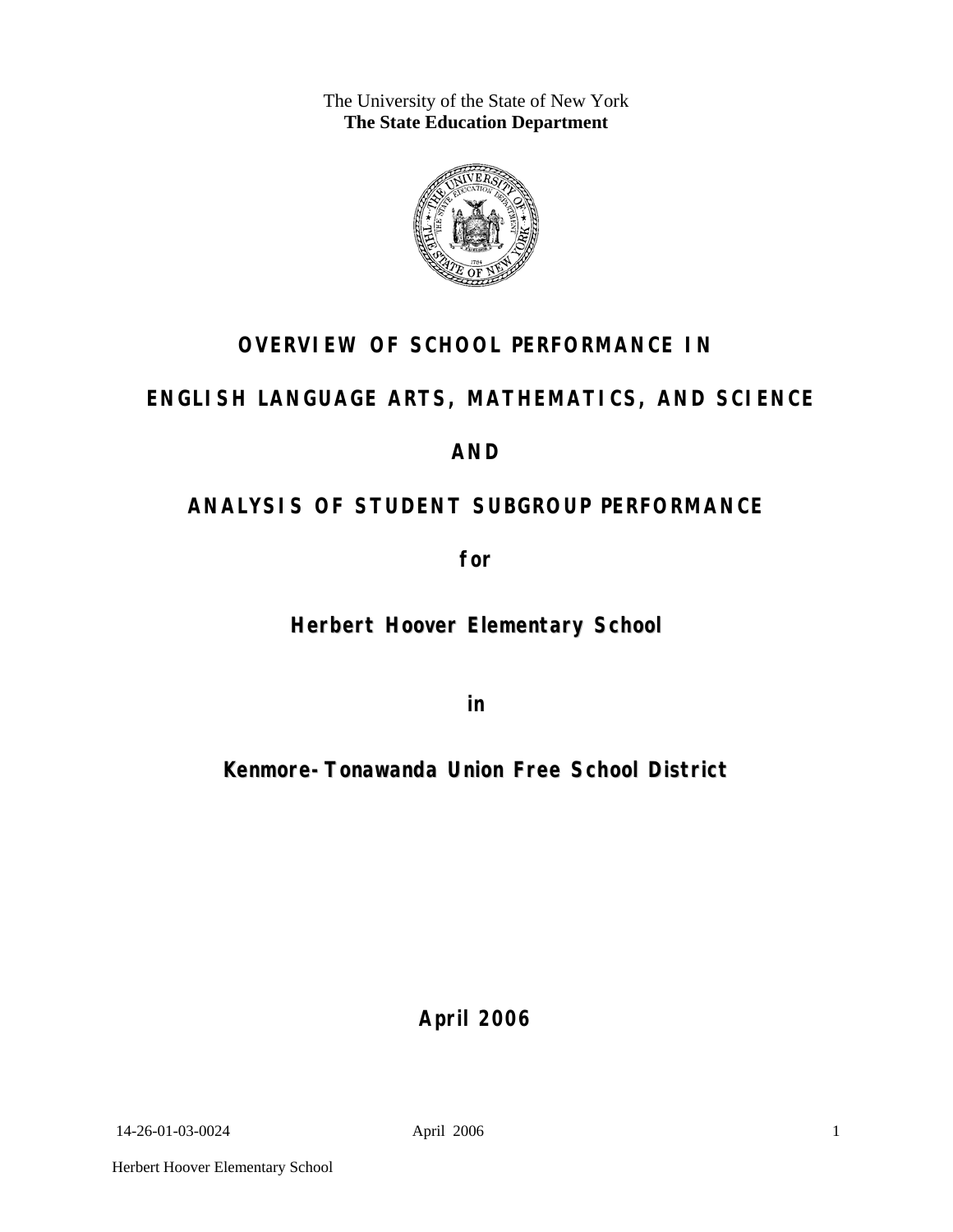#### **THE UNIVERSITY OF THE STATE OF NEW YORK**

#### **Regents of The University**

| Tonawanda             |
|-----------------------|
| Hollis                |
| New Rochelle          |
| Peru                  |
| <b>North Syracuse</b> |
| New York              |
|                       |
| Buffalo               |
| Hartsdale             |
| Albany                |
| <b>Bronx</b>          |
| <b>Binghamton</b>     |
| Rochester             |
| New York              |
| <b>Brooklyn</b>       |
| <b>Great Neck</b>     |

#### **President of The University and Commissioner of Education**

RICHARD P. MILLS

**Interim Deputy Commissioner for Elementary, Middle, Secondary and Continuing Education**  JEAN STEVENS

#### **Assistant Commissioner for Standards, Assessment and Reporting**  DAVID M. ABRAMS

#### **Coordinator, Information and Reporting Services**

MARTHA P. MUSSER

The State Education Department does not discriminate on the basis of age, color, religion, creed, disability, marital status, veteran status, national origin, race, gender, genetic predisposition or carrier status, or sexual orientation in its educational programs, services and activities. Portions of this publication can be made available in a variety of formats, including braille, large print or audio tape, upon request. Inquiries concerning this policy of nondiscrimination should be directed to the Department's Office for Diversity, Ethics, and Access, Room 530, Education Building, Albany, NY 12234. **Requests for additional copies of this publication may be made by contacting the Publications Sales Desk, Room 309, Education Building, Albany, NY 12234.** 

Please address all correspondence about this report that is not related to data corrections to:

*School Report Card Coordinator Information and Reporting Services Team New York State Education Department Room 863 EBA 89 Washington Avenue Albany, NY 12234*  E-mail: *RPTCARD@mail.nysed.gov*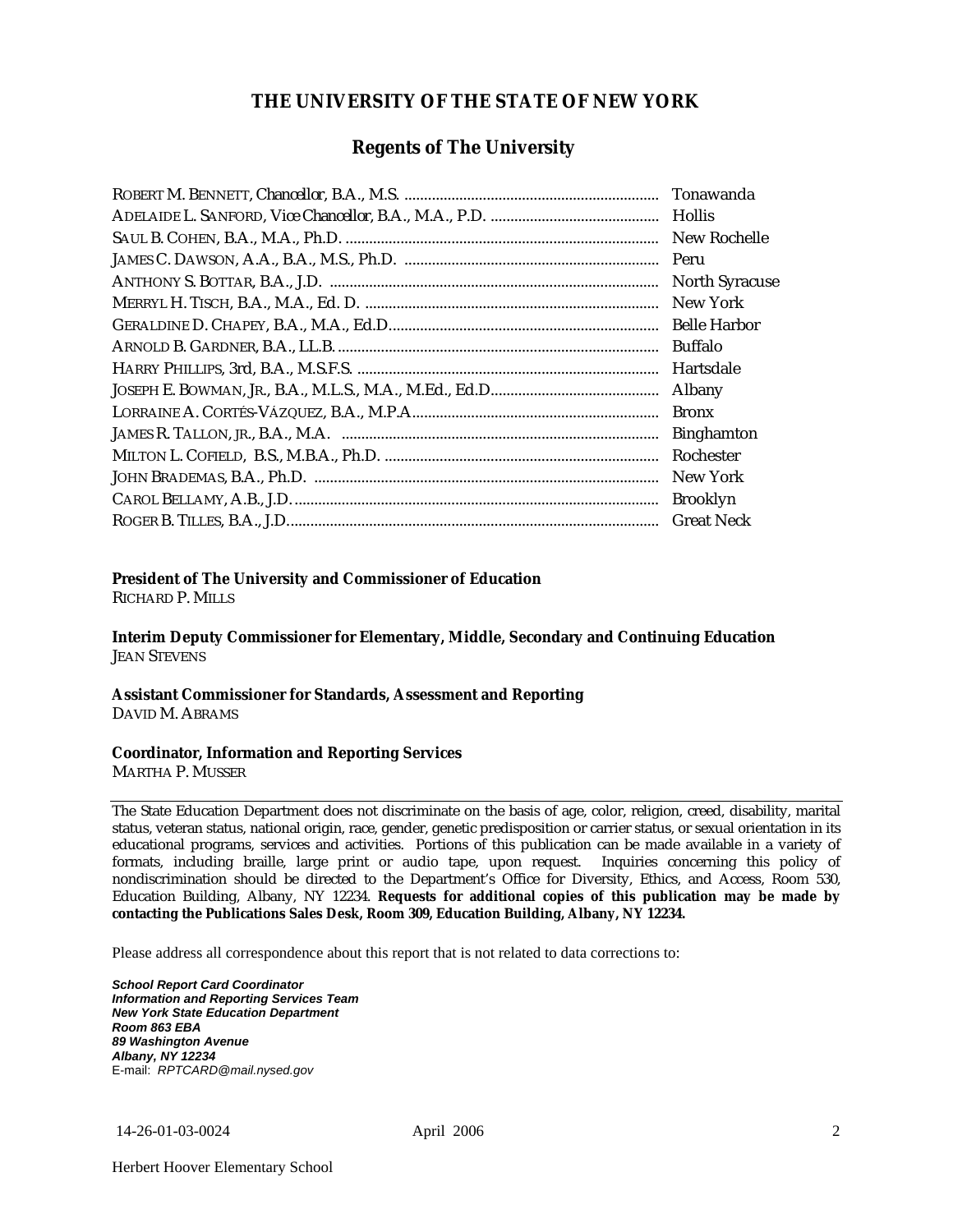The *New York State School Report Card* is an important part of the Board of Regents effort to raise learning standards for all students. It provides information to the public on student performance and other measures of school and district performance. Knowledge gained from the school report card on a school's strengths and weaknesses can be used to improve instruction and services to students.

The *New York State School Report Card* consists of three parts: the *Overview of School Performance in English Language Arts, Mathematics, and Science and Analysis of Student Subgroup Performance,* the *Comprehensive Information Report,* and the *Accountability Status Report*. The *Overview and Analysis* presents performance data on measures required by the federal No Child Left Behind Act: English, mathematics, science, and graduation rate. Performance data on other State assessments can be found in the *Comprehensive Information Report*. The *Accountability Status Report* provides information as to whether a school is making adequate progress toward enabling all students to achieve proficiency in English and mathematics.

State assessments are designed to help ensure that all students reach high learning standards. They show whether students are getting the foundation knowledge they need to succeed at the elementary, middle, and commencement levels and beyond. The State requires that students who are not making appropriate progress toward the standards receive academic intervention services.

In the *Overview*, performance on the elementary- and middle-level assessments in English language arts, mathematics, and science is reported in terms of mean scores and the percentage of students scoring at each of the four levels. These levels indicate performance on the standards from seriously deficient to advanced proficiency. Regents examination scores are reported in four score ranges. Scores of 65 to 100 are passing; scores of 55 to 64 earn credit toward a local diploma (with the approval of the local board of education). Though each elementary- and middle-level assessment is administered to students in a specific grade, secondary-level assessments are taken by students when they complete the coursework for the core curriculum. Therefore, the performance of students at the secondary level is measured for a student cohort rather than a group of students at a particular grade level. Students are grouped in cohorts according to the year in which they first entered grade 9.

The assessment data in the *Overview and Analysis* are for all tested students in the school, including general-education students and students with disabilities. In the *Overview*, each school's performance is compared with that of schools similar in grade level, district resources, and student needs as indicated by income and limited English proficiency (LEP) status. Each district's performance is compared with that of all public schools statewide. In the *Analysis*, performance is disaggregated by race/ethnicity, disability status, gender, LEP status, income level, and migrant status.

Explanations of terms referred to or symbols used in this part of the school report card may be found in the glossary on the last page. Further information on the school report card may be found in the guide, *Understanding Your School Report Card: April 2006*, available on the Information and Reporting Services Web site at www.emsc.nysed.gov/irts.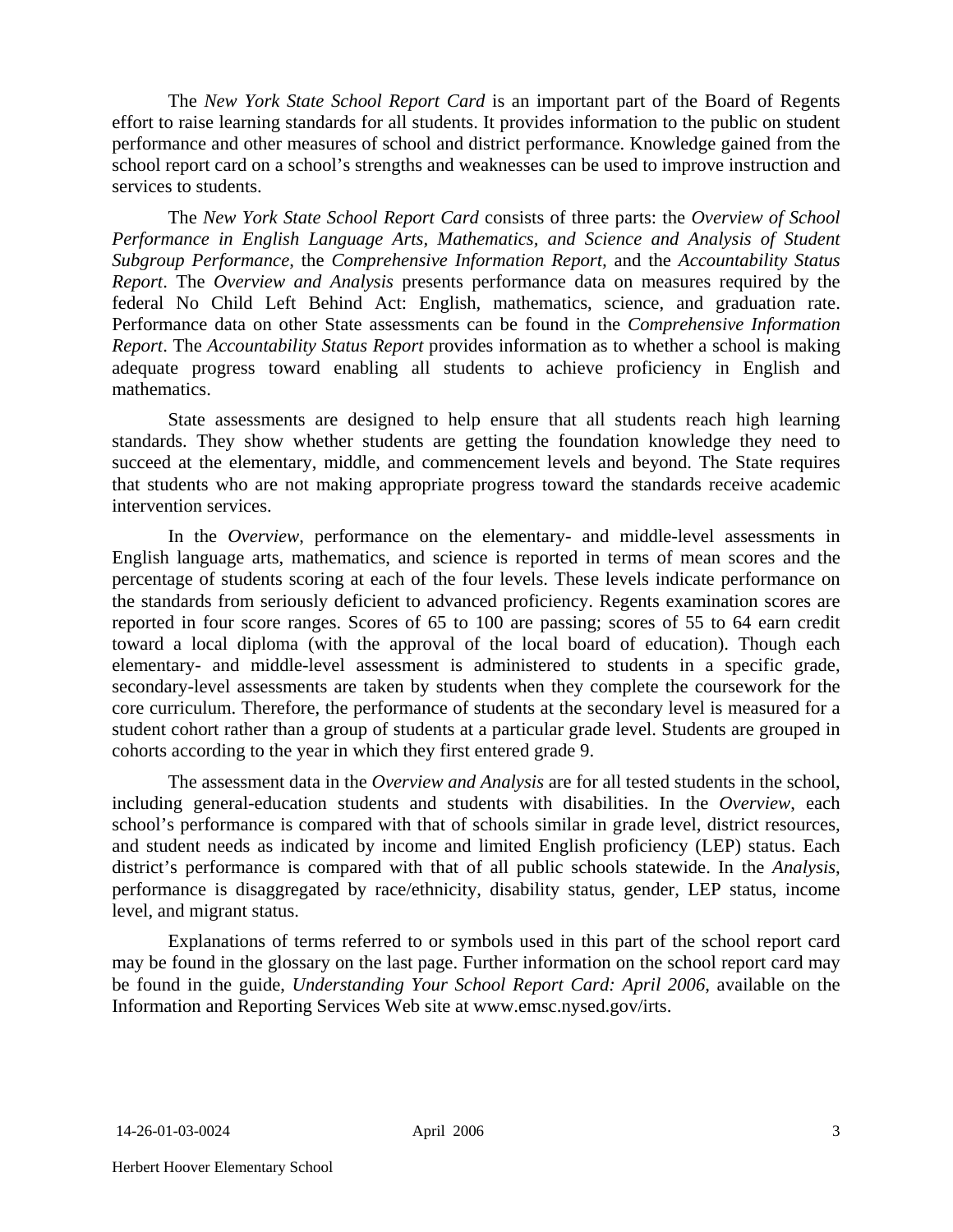# **Overview of School Performance in English Language Arts, Mathematics, and Science**

### **School Profile**

| Principal:<br><b>Frances Paskowitz</b> |             | (716)874-8414<br>Phone:   |
|----------------------------------------|-------------|---------------------------|
| ∣ Organization                         | Grade Range | <b>Student Enrollment</b> |
| $2004 - 05$                            | $K-5$       | 577                       |

| 2003–04 School District-wide Total Expenditure per Pupil | \$11,544 |
|----------------------------------------------------------|----------|
|                                                          |          |

#### **2004–05 Core Classes Taught by Highly Qualified Teachers\***

| <b>Total Number of</b><br><b>Core Classes</b> | <b>Percent Taught</b><br>by Highly<br>Qualified<br><b>Teachers</b> |
|-----------------------------------------------|--------------------------------------------------------------------|
| 10                                            | 100%                                                               |

\*To meet the federal definition of "highly qualified," public school teachers of core academic subjects must have at least a bachelor's degree and be State certified for and demonstrate subject matter competency in the core academic subject(s) they teach.

#### **2004–05 Teachers with No Valid Teaching Certificate\***

| <b>Total Number of</b><br><b>Teachers</b> | <b>Percent with No</b><br><b>Valid Teaching</b><br><b>Certificate</b> |
|-------------------------------------------|-----------------------------------------------------------------------|
| 39                                        | 0%                                                                    |
| $\mathbf{A}$<br>$\cdots$                  |                                                                       |

\*Includes teachers with a modified temporary license.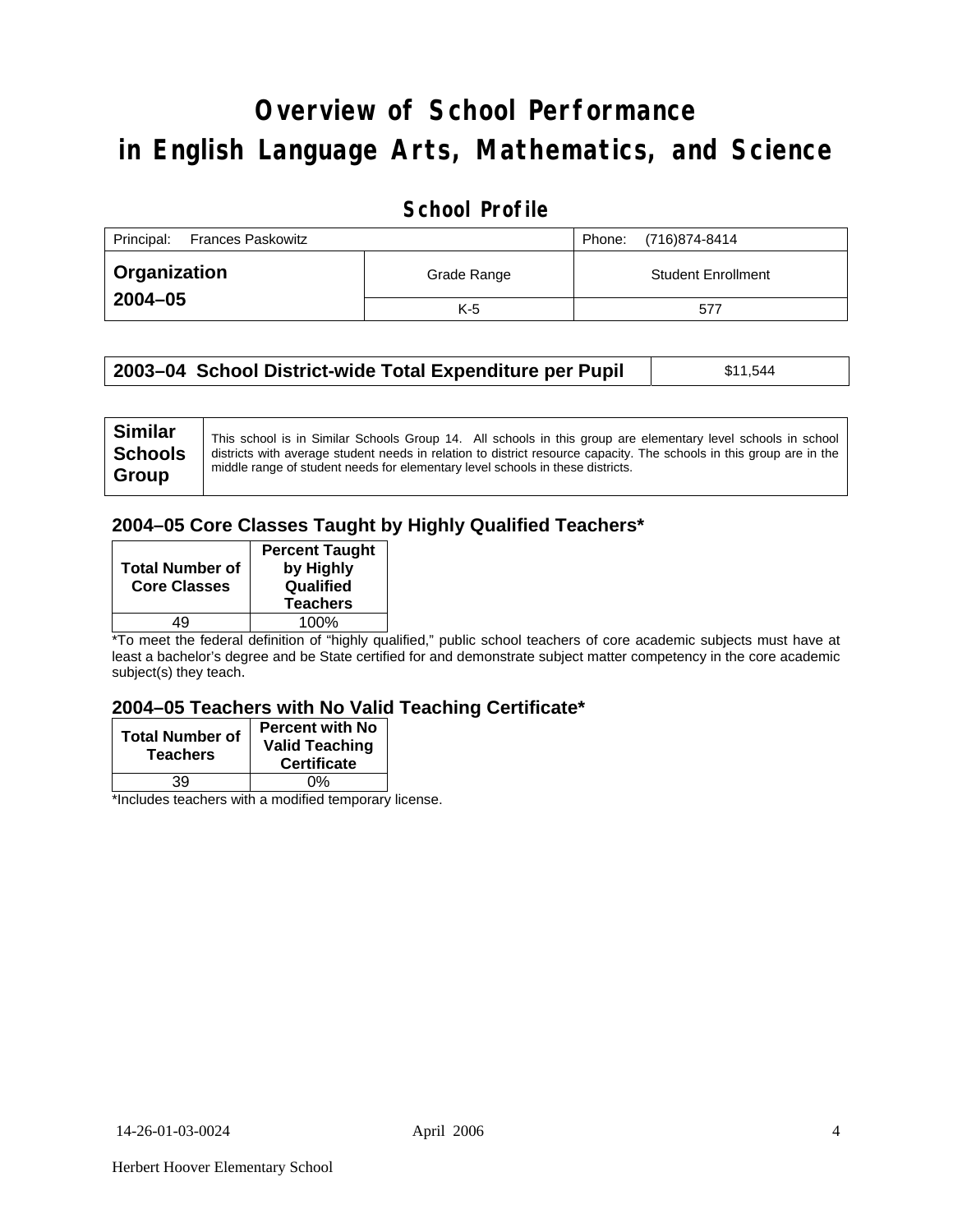English Language Arts



Percentages less than 0.51 will appear as zero because of rounding.

|                                             |                    | <b>Counts of Students</b> |                    |                    |                     |                   |
|---------------------------------------------|--------------------|---------------------------|--------------------|--------------------|---------------------|-------------------|
| <b>Performance at</b><br><b>This School</b> | Level 1<br>455-602 | Level 2<br>603-644        | Level 3<br>645-691 | Level 4<br>692-800 | <b>Total Tested</b> | <b>Mean Score</b> |
| Feb 2003                                    |                    | 26                        | 55                 | 32                 | 113                 | 673               |
| <b>Feb 2004</b>                             |                    | 18                        | 69                 | 14                 | 102                 | 667               |
| Feb 2005                                    |                    | 13                        | 53                 | 15                 | 83                  | 669               |

|         | Elementary-Level English Language Arts Levels - Listening, Reading, and Writing Standards                     |  |  |
|---------|---------------------------------------------------------------------------------------------------------------|--|--|
| Level 4 | These students <b>exceed the standards</b> and are moving toward high performance on the Regents examination. |  |  |
| Level 3 | These students meet the standards and, with continued steady growth, should pass the Regents examination.     |  |  |
| Level 2 | These students need extra help to meet the standards and pass the Regents examination.                        |  |  |
| Level 1 | These students have serious academic deficiencies.                                                            |  |  |

**Performance of Limited English Proficient Students Taking the New York State English as a Second Language Achievement Test (NYSESLAT) as the Measure of English Language Arts Achievement**

| Grade 4 | _evel | Level 2 | Levels 3 & 4 | <b>Total Tested</b> |
|---------|-------|---------|--------------|---------------------|
| 2005    |       |         |              |                     |

### **Performance of Students with Severe Disabilities on the New York State Alternate Assessment (NYSAA) in English**

| <b>Elementary</b><br>Level | AA-Level | AA–Level 2 | AA-Level 3 | AA–Level 4 | <b>Total Tested</b> |
|----------------------------|----------|------------|------------|------------|---------------------|
| 2004-05                    |          |            |            |            |                     |

14-26-01-03-0024 April 2006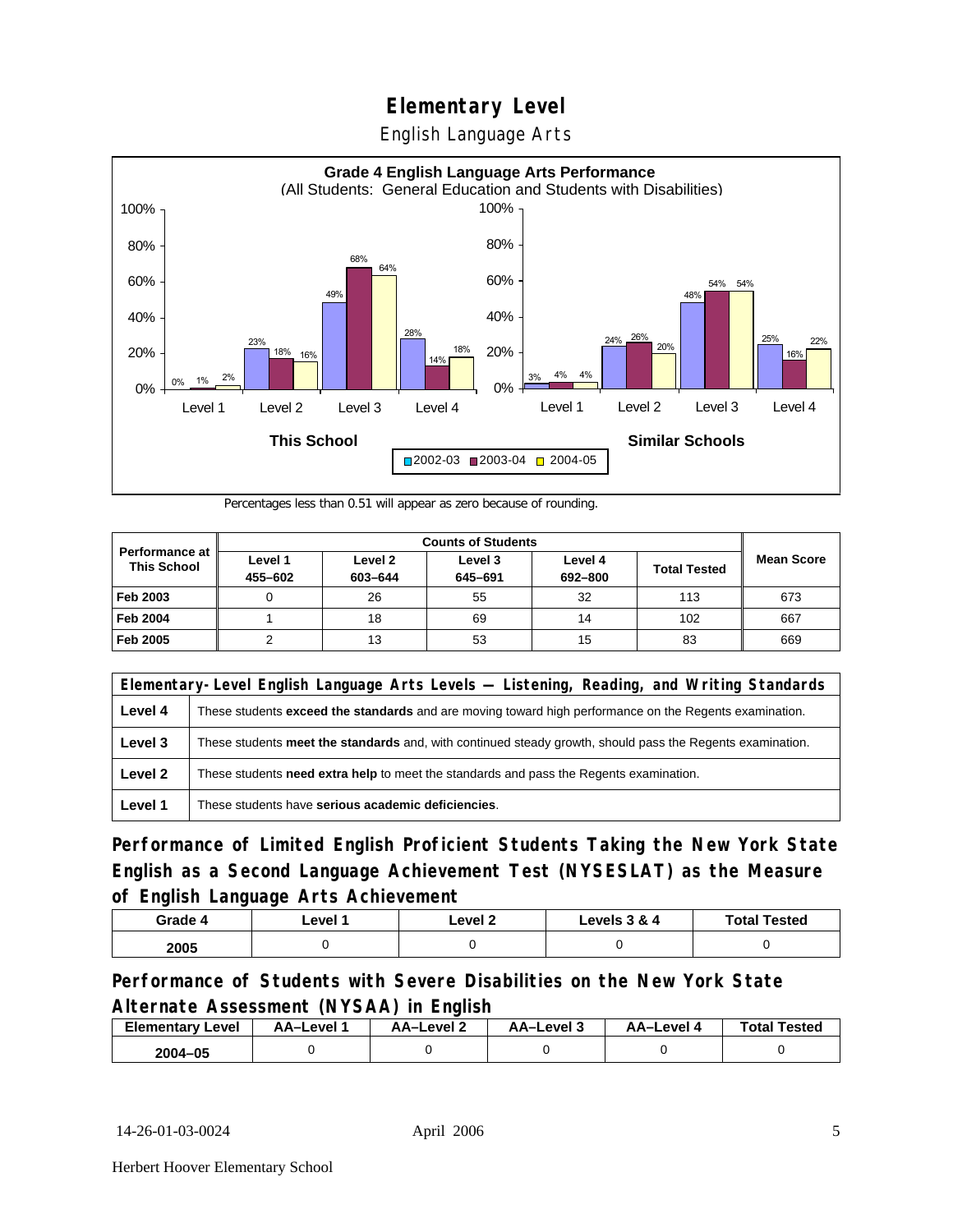### Mathematics



Percentages less than 0.51 will appear as zero because of rounding.

|                                             |                    |                    | <b>Counts of Students</b> |                    |                     |                   |
|---------------------------------------------|--------------------|--------------------|---------------------------|--------------------|---------------------|-------------------|
| <b>Performance at</b><br><b>This School</b> | Level 1<br>448-601 | Level 2<br>602-636 | Level 3<br>637-677        | Level 4<br>678-810 | <b>Total Tested</b> | <b>Mean Score</b> |
| May 2003                                    |                    |                    | 61                        | 47                 | 115                 | 674               |
| May 2004                                    | υ                  |                    | 62                        | 34                 | 104                 | 671               |
| May 2005                                    | U                  |                    | 41                        | 34                 | 83                  | 674               |

|         | Elementary-Level Mathematics Levels -                                                                         |  |  |
|---------|---------------------------------------------------------------------------------------------------------------|--|--|
|         | Knowledge, Reasoning, and Problem-Solving Standards                                                           |  |  |
| Level 4 | These students <b>exceed the standards</b> and are moving toward high performance on the Regents examination. |  |  |
| Level 3 | These students meet the standards and, with continued steady growth, should pass the Regents examination.     |  |  |
| Level 2 | These students <b>need extra help</b> to meet the standards and pass the Regents examination.                 |  |  |
| Level 1 | These students have serious academic deficiencies.                                                            |  |  |

### **Performance of Students with Severe Disabilities on the New York State Alternate Assessment (NYSAA) in Mathematics**

| Elementary<br>Level | AA–Level | – AA–Level ∠ | د AA–Level | AA-Level · | <b>Total Tested</b> |
|---------------------|----------|--------------|------------|------------|---------------------|
| 2004-05             |          |              |            |            |                     |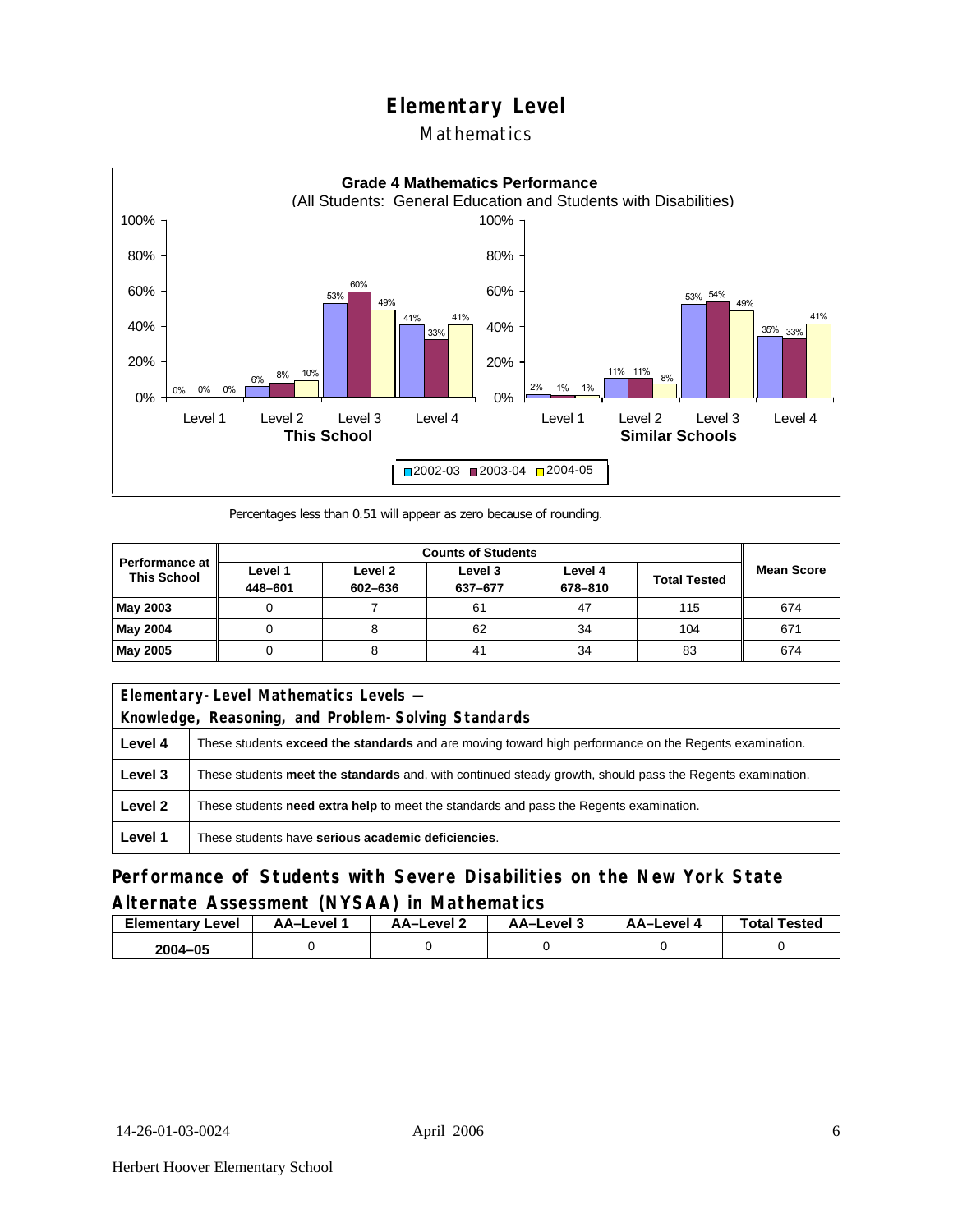



Percentages less than 0.51 will appear as zero because of rounding.

| <b>Performance at</b><br><b>This School</b> |                     |                      |                      |                   |                     |                   |
|---------------------------------------------|---------------------|----------------------|----------------------|-------------------|---------------------|-------------------|
|                                             | Level 1<br>$0 - 44$ | Level 2<br>$45 - 64$ | Level 3<br>$65 - 84$ | Level 4<br>85-100 | <b>Total Tested</b> | <b>Mean Score</b> |
| May 2004                                    |                     |                      | 49                   | 51                | 102                 | 84                |
| May 2005                                    |                     |                      | 35                   | 42                | 83                  | 81                |

| Elementary-Level Science Levels -<br>Knowledge, Reasoning, and Problem-Solving Standards |                                                                                                               |  |  |  |  |  |  |
|------------------------------------------------------------------------------------------|---------------------------------------------------------------------------------------------------------------|--|--|--|--|--|--|
| Level 4                                                                                  | These students <b>exceed the standards</b> and are moving toward high performance on the Regents examination. |  |  |  |  |  |  |
| Level 3                                                                                  | These students meet the standards and, with continued steady growth, should pass the Regents examination.     |  |  |  |  |  |  |
| Level 2                                                                                  | These students <b>need extra help</b> to meet the standards and pass the Regents examination.                 |  |  |  |  |  |  |
| Level 1                                                                                  | These students have serious academic deficiencies.                                                            |  |  |  |  |  |  |

#### **Performance of Students with Severe Disabilities on the New York State Alternate Assessment (NYSAA) in Science**

| <b>Elementary Level</b> | AA-Level |  | AA-Level 3 | AA-Level 4 |  |
|-------------------------|----------|--|------------|------------|--|
| 2004-05                 |          |  |            |            |  |

\*Only two years of data are shown because a new assessment in elementary-level science was administered for the first time in 2003–04.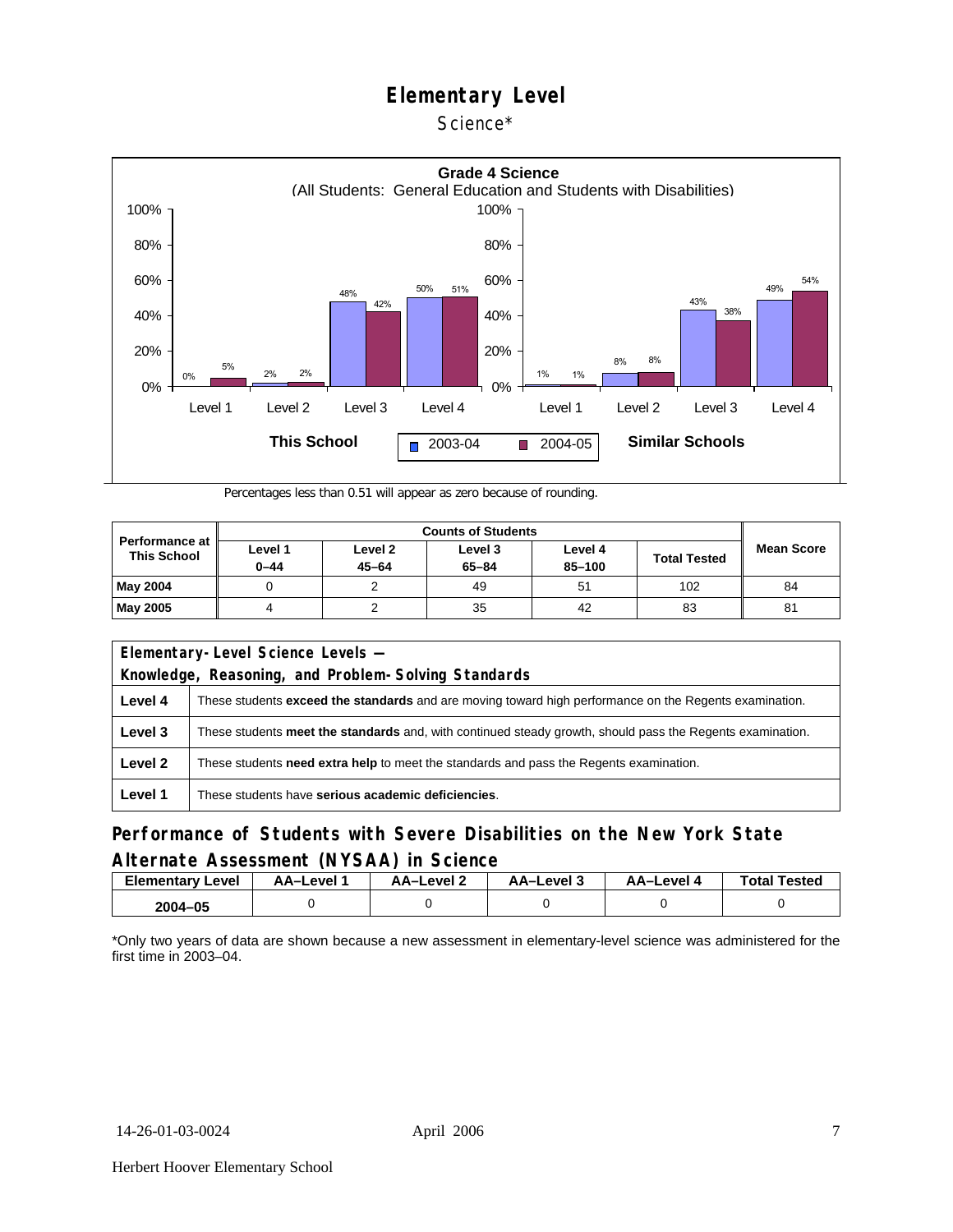# **Analysis of Student Subgroup Performance**

Historically, on State assessments the average performance of Black, Hispanic, and Native American students has been lower than that of White and Asian students. Similarly, students from lowincome families have not performed as well as those from higher income families. A high priority of the Board of Regents is to eliminate these gaps in student performance. In addition, Title I of the federal Elementary and Secondary Education Act includes explicit requirements "to ensure that students served by Title I are given the same opportunity to achieve to high standards and are held to the same high expectations as all students in each State."

This section of the school report card provides performance data for two years by racial/ethnic group, disability status, gender, English proficiency status, income level, and migrant status. The purpose of the student subgroup analyses is to determine if students who perform below the standards in any school tend to fall into particular groups, such as minority students, limited English proficient students, or economically disadvantaged students. If these analyses provide evidence that students in one of the groups achieve at a lower level than other students, the school and community should examine the reasons for this lower performance and make necessary changes in curriculum, instruction, and student support services to remedy these performance gaps. If your school did not report data for the 2004–05 school year for a subject and grade, a table showing data for subgroups in that subject and grade will not be included in the *Analysis*.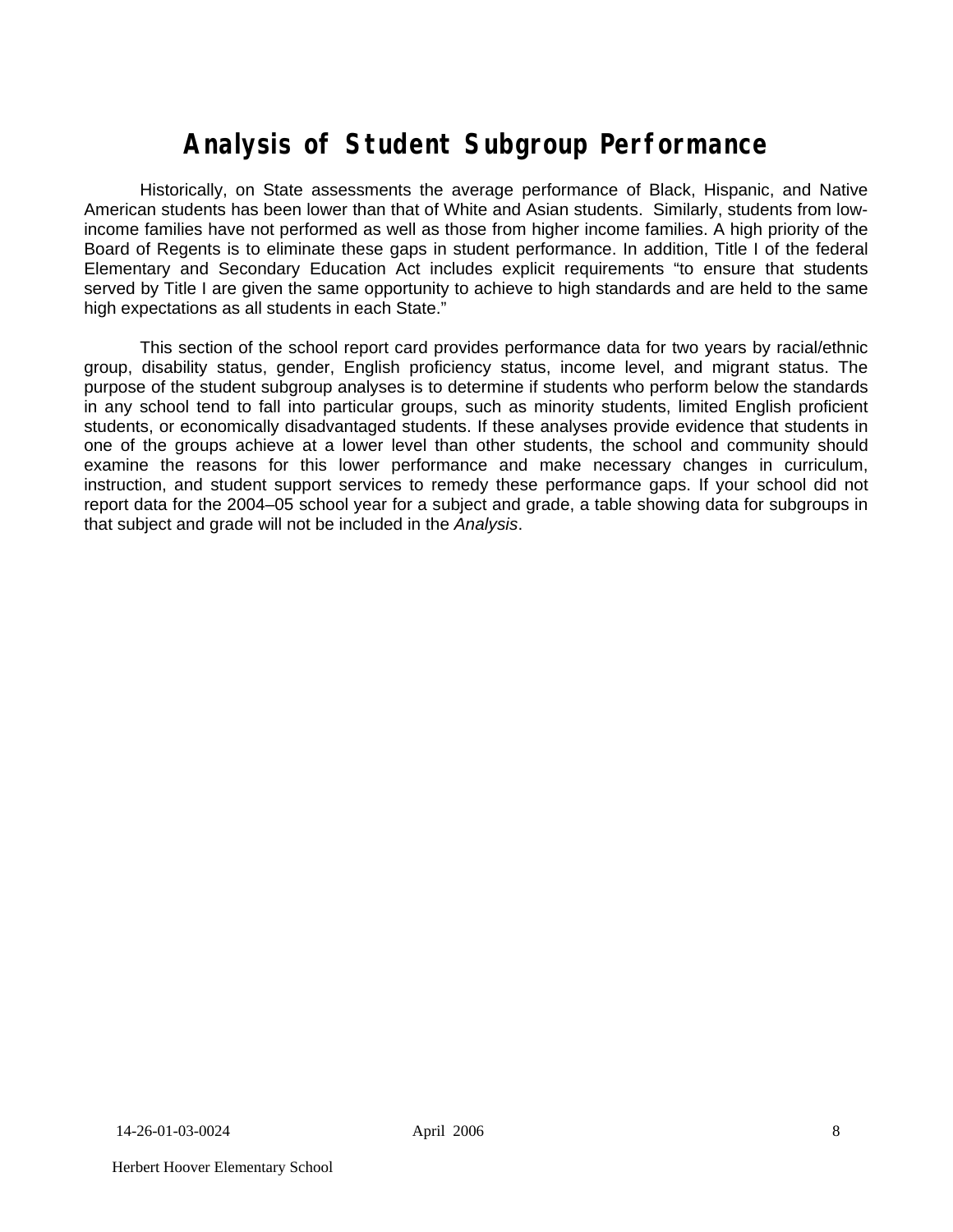### English Language Arts

|                                              |                |                                                                   | ັ<br>2003-04 |     | 2004-05       |                                                                   |         |             |  |
|----------------------------------------------|----------------|-------------------------------------------------------------------|--------------|-----|---------------|-------------------------------------------------------------------|---------|-------------|--|
| <b>Student Subgroup</b>                      | <b>Total</b>   | <b>Percentages of Tested</b><br><b>Students Scoring at Levels</b> |              |     | <b>Total</b>  | <b>Percentages of Tested</b><br><b>Students Scoring at Levels</b> |         |             |  |
|                                              | <b>Tested</b>  | $2 - 4$                                                           | $3 - 4$      | 4   | <b>Tested</b> | $2 - 4$                                                           | $3 - 4$ | 4           |  |
| <b>Results by Race/Ethnicity</b>             |                |                                                                   |              |     |               |                                                                   |         |             |  |
| American Indian/Alaskan Native               | $\mathbf 0$    | 0%                                                                | 0%           | 0%  | $\mathbf{1}$  | s                                                                 | s       | s           |  |
| <b>Black</b>                                 | $\mathbf 0$    | 0%                                                                | 0%           | 0%  | 2             | s                                                                 | s       | s           |  |
| Hispanic                                     | $\overline{2}$ | s                                                                 | s            | s   | 0             | 0%                                                                | 0%      | 0%          |  |
| Asian or Pacific Islander                    | $\overline{2}$ | s                                                                 | s            | s   | 0             | 0%                                                                | 0%      | 0%          |  |
| White                                        | 98             | s                                                                 | s            | s   | 80            | s                                                                 | s       | $\mathbf s$ |  |
| Total                                        | 102            | 99%                                                               | 81%          | 14% | 83            | 98%                                                               | 82%     | 18%         |  |
| Small Group Totals (s)                       | 102            | 99%                                                               | 81%          | 14% | 83            | 98%                                                               | 82%     | 18%         |  |
| <b>Results by Disability Status</b>          |                |                                                                   |              |     |               |                                                                   |         |             |  |
| General-education students                   | 96             | 99%                                                               | 83%          | 15% | 77            | 100%                                                              | 86%     | 19%         |  |
| Students with disabilities                   | 6              | 100%                                                              | 50%          | 0%  | 6             | 67%                                                               | 33%     | 0%          |  |
| Total                                        | 102            | 99%                                                               | 81%          | 14% | 83            | 98%                                                               | 82%     | 18%         |  |
| <b>Results by Gender</b>                     |                |                                                                   |              |     |               |                                                                   |         |             |  |
| Female                                       | 53             | 100%                                                              | 91%          | 25% | 39            | 97%                                                               | 79%     | 18%         |  |
| Male                                         | 49             | 98%                                                               | 71%          | 2%  | 44            | 98%                                                               | 84%     | 18%         |  |
| Total                                        | 102            | 99%                                                               | 81%          | 14% | 83            | 98%                                                               | 82%     | 18%         |  |
| <b>Results by English Proficiency Status</b> |                |                                                                   |              |     |               |                                                                   |         |             |  |
| English proficient                           | 102            | 99%                                                               | 81%          | 14% | 83            | 98%                                                               | 82%     | 18%         |  |
| Limited English proficient                   | $\Omega$       | 0%                                                                | 0%           | 0%  | $\Omega$      | 0%                                                                | 0%      | $0\%$       |  |
| Total                                        | 102            | 99%                                                               | 81%          | 14% | 83            | 98%                                                               | 82%     | 18%         |  |
| <b>Results by Income Level</b>               |                |                                                                   |              |     |               |                                                                   |         |             |  |
| Economically disadvantaged                   | 37             | 97%                                                               | 70%          | 14% | 22            | 100%                                                              | 77%     | 5%          |  |
| Not disadvantaged                            | 65             | 100%                                                              | 88%          | 14% | 61            | 97%                                                               | 84%     | 23%         |  |
| Total                                        | 102            | 99%                                                               | 81%          | 14% | 83            | 98%                                                               | 82%     | 18%         |  |
| <b>Results by Migrant Status</b>             |                |                                                                   |              |     |               |                                                                   |         |             |  |
| Migrant family                               | $\mathbf 0$    | 0%                                                                | 0%           | 0%  | 0             | 0%                                                                | 0%      | 0%          |  |
| Not migrant family                           | 102            | 99%                                                               | 81%          | 14% | 83            | 98%                                                               | 82%     | 18%         |  |
| Total                                        | 102            | 99%                                                               | 81%          | 14% | 83            | 98%                                                               | 82%     | 18%         |  |

Herbert Hoover Elementary School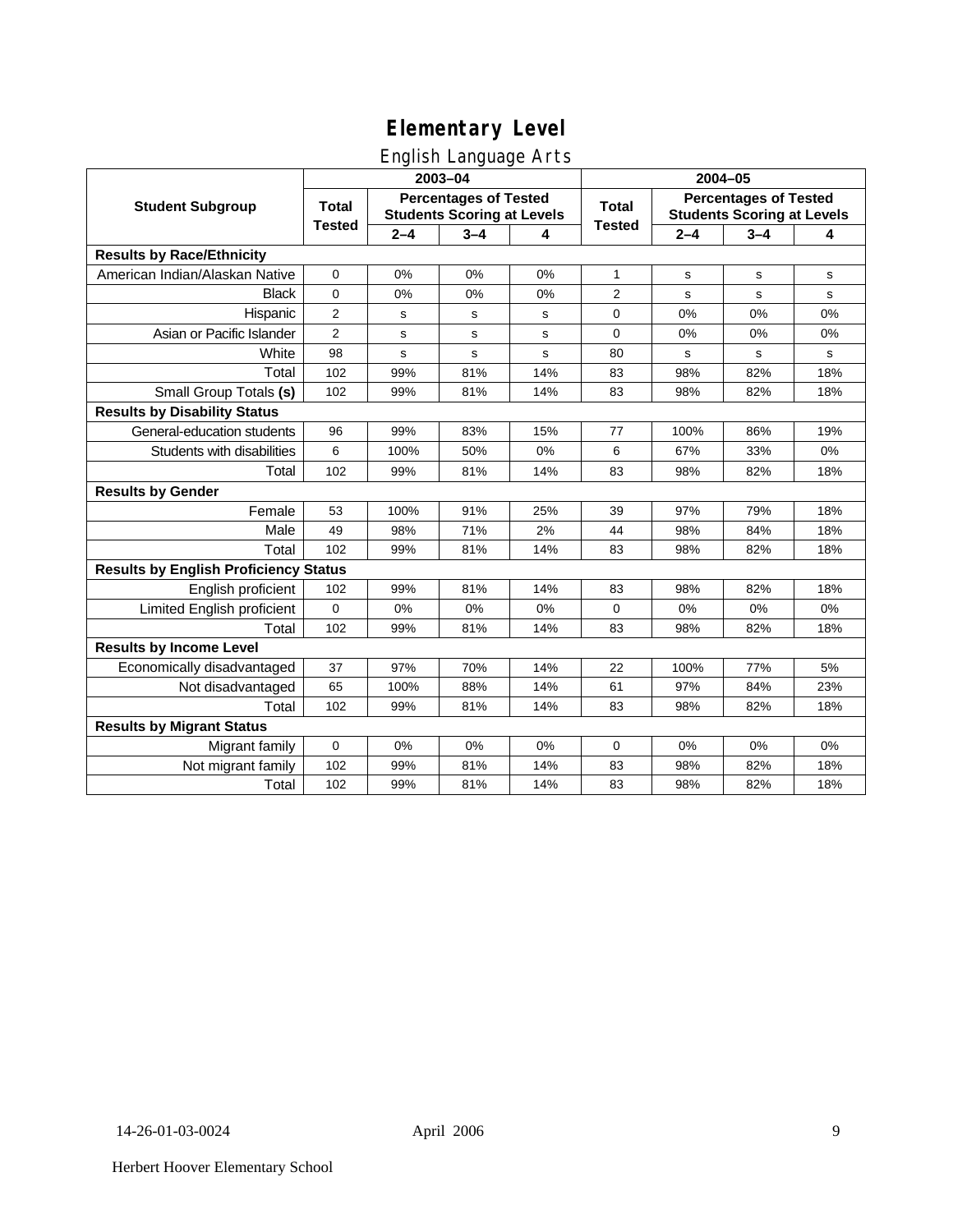### Mathematics

|                                              |                                                                                   |         | 2003-04     |             | 2004-05                                                           |         |             |     |  |
|----------------------------------------------|-----------------------------------------------------------------------------------|---------|-------------|-------------|-------------------------------------------------------------------|---------|-------------|-----|--|
| <b>Student Subgroup</b>                      | <b>Percentages of Tested</b><br><b>Total</b><br><b>Students Scoring at Levels</b> |         |             | Total       | <b>Percentages of Tested</b><br><b>Students Scoring at Levels</b> |         |             |     |  |
|                                              | <b>Tested</b>                                                                     | $2 - 4$ | $3 - 4$     | 4           | <b>Tested</b>                                                     | $2 - 4$ | $3 - 4$     | 4   |  |
| <b>Results by Race/Ethnicity</b>             |                                                                                   |         |             |             |                                                                   |         |             |     |  |
| American Indian/Alaskan Native               | $\mathbf 0$                                                                       | 0%      | 0%          | 0%          | $\mathbf{1}$                                                      | s       | s           | s   |  |
| <b>Black</b>                                 | $\mathbf 0$                                                                       | 0%      | 0%          | 0%          | 3                                                                 | s       | s           | s   |  |
| Hispanic                                     | 2                                                                                 | s       | s           | s           | 0                                                                 | 0%      | 0%          | 0%  |  |
| Asian or Pacific Islander                    | $\mathbf{1}$                                                                      | s       | s           | s           | 0                                                                 | 0%      | 0%          | 0%  |  |
| White                                        | 101                                                                               | s       | s           | s           | 79                                                                | s       | $\mathbf s$ | s   |  |
| Total                                        | 104                                                                               | 100%    | 92%         | 33%         | 83                                                                | 100%    | 90%         | 41% |  |
| Small Group Totals (s)                       | 104                                                                               | 100%    | 92%         | 33%         | 83                                                                | 100%    | 90%         | 41% |  |
| <b>Results by Disability Status</b>          |                                                                                   |         |             |             |                                                                   |         |             |     |  |
| General-education students                   | 97                                                                                | 100%    | 93%         | 35%         | 76                                                                | 100%    | 92%         | 45% |  |
| Students with disabilities                   | $\overline{7}$                                                                    | 100%    | 86%         | 0%          | $\overline{7}$                                                    | 100%    | 71%         | 0%  |  |
| Total                                        | 104                                                                               | 100%    | 92%         | 33%         | 83                                                                | 100%    | 90%         | 41% |  |
| <b>Results by Gender</b>                     |                                                                                   |         |             |             |                                                                   |         |             |     |  |
| Female                                       | 54                                                                                | 100%    | 94%         | 31%         | 38                                                                | 100%    | 89%         | 42% |  |
| Male                                         | 50                                                                                | 100%    | 90%         | 34%         | 45                                                                | 100%    | 91%         | 40% |  |
| Total                                        | 104                                                                               | 100%    | 92%         | 33%         | 83                                                                | 100%    | 90%         | 41% |  |
| <b>Results by English Proficiency Status</b> |                                                                                   |         |             |             |                                                                   |         |             |     |  |
| English proficient                           | 103                                                                               | s       | $\mathbf s$ | $\mathbf s$ | 83                                                                | 100%    | 90%         | 41% |  |
| Limited English proficient                   | 1                                                                                 | s       | s           | S           | 0                                                                 | 0%      | 0%          | 0%  |  |
| Total                                        | 104                                                                               | 100%    | 92%         | 33%         | 83                                                                | 100%    | 90%         | 41% |  |
| <b>Results by Income Level</b>               |                                                                                   |         |             |             |                                                                   |         |             |     |  |
| Economically disadvantaged                   | 38                                                                                | 100%    | 84%         | 24%         | 23                                                                | 100%    | 87%         | 22% |  |
| Not disadvantaged                            | 66                                                                                | 100%    | 97%         | 38%         | 60                                                                | 100%    | 92%         | 48% |  |
| Total                                        | 104                                                                               | 100%    | 92%         | 33%         | 83                                                                | 100%    | 90%         | 41% |  |
| <b>Results by Migrant Status</b>             |                                                                                   |         |             |             |                                                                   |         |             |     |  |
| Migrant family                               | 0                                                                                 | 0%      | 0%          | 0%          | 0                                                                 | 0%      | 0%          | 0%  |  |
| Not migrant family                           | 104                                                                               | 100%    | 92%         | 33%         | 83                                                                | 100%    | 90%         | 41% |  |
| Total                                        | 104                                                                               | 100%    | 92%         | 33%         | 83                                                                | 100%    | 90%         | 41% |  |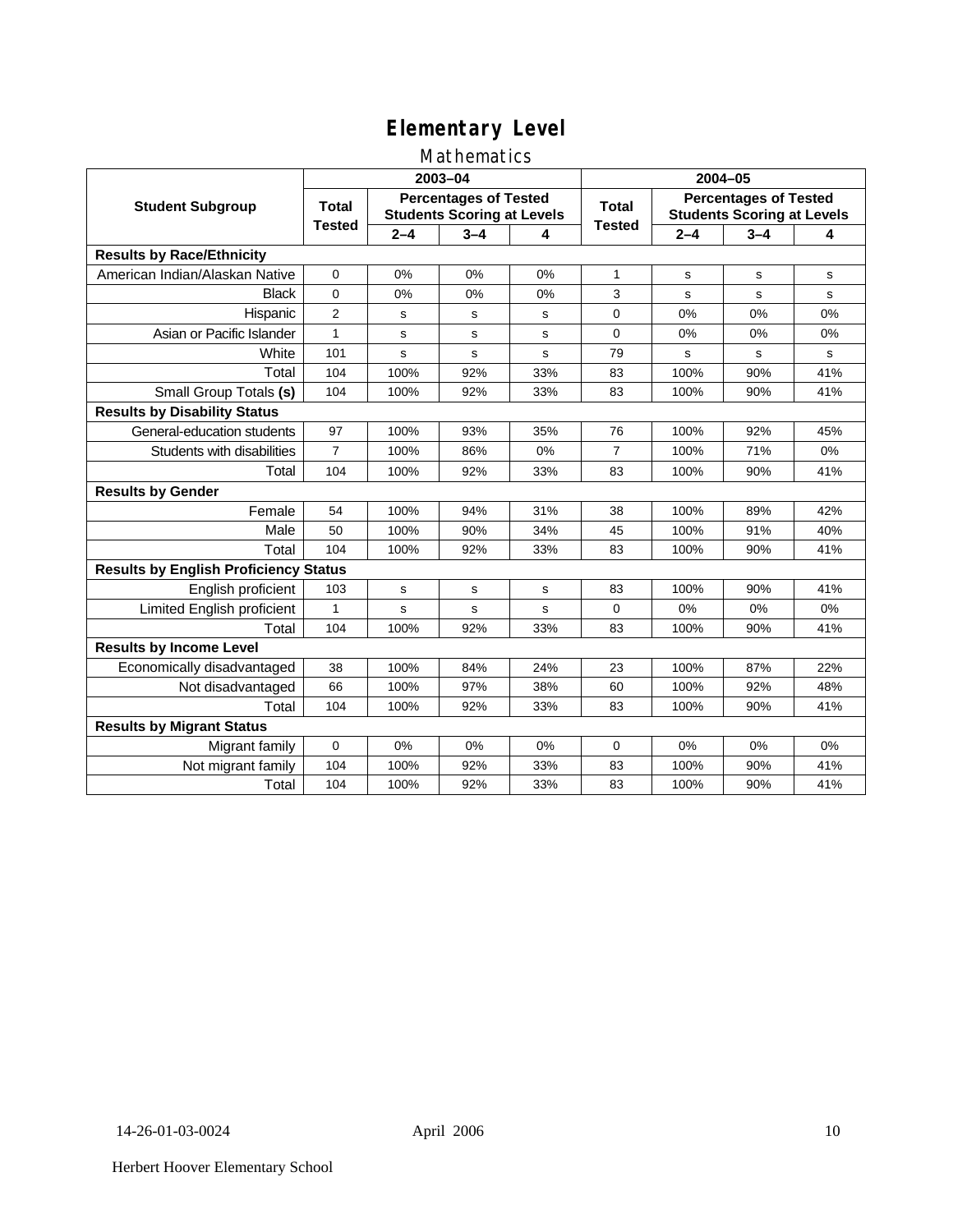#### **Science**

|                                              | 2003-04                                                                                            |             |             |                               |                                                                   | $2004 - 05$ |         |     |  |
|----------------------------------------------|----------------------------------------------------------------------------------------------------|-------------|-------------|-------------------------------|-------------------------------------------------------------------|-------------|---------|-----|--|
| <b>Student Subgroup</b>                      | <b>Percentages of Tested</b><br><b>Total</b><br><b>Students Scoring at Levels</b><br><b>Tested</b> |             |             | <b>Total</b><br><b>Tested</b> | <b>Percentages of Tested</b><br><b>Students Scoring at Levels</b> |             |         |     |  |
|                                              |                                                                                                    | $2 - 4$     | $3 - 4$     | 4                             |                                                                   | $2 - 4$     | $3 - 4$ | 4   |  |
| <b>Results by Race/Ethnicity</b>             |                                                                                                    |             |             |                               |                                                                   |             |         |     |  |
| American Indian/Alaskan Native               | 0                                                                                                  | 0%          | 0%          | 0%                            | $\mathbf{1}$                                                      | s           | s       | s   |  |
| <b>Black</b>                                 | 0                                                                                                  | 0%          | 0%          | 0%                            | 3                                                                 | s           | s       | s   |  |
| Hispanic                                     | 2                                                                                                  | s           | s           | s                             | 0                                                                 | 0%          | 0%      | 0%  |  |
| Asian or Pacific Islander                    | $\mathbf{1}$                                                                                       | s           | s           | s                             | $\mathbf 0$                                                       | 0%          | 0%      | 0%  |  |
| White                                        | 99                                                                                                 | s           | s           | s                             | 79                                                                | s           | s       | s   |  |
| Total                                        | 102                                                                                                | 100%        | 98%         | 50%                           | 83                                                                | 95%         | 93%     | 51% |  |
| Small Group Totals (s)                       | 102                                                                                                | 100%        | 98%         | 50%                           | 83                                                                | 95%         | 93%     | 51% |  |
| <b>Results by Disability Status</b>          |                                                                                                    |             |             |                               |                                                                   |             |         |     |  |
| General-education students                   | 96                                                                                                 | 100%        | 98%         | 51%                           | 76                                                                | 97%         | 95%     | 54% |  |
| Students with disabilities                   | 6                                                                                                  | 100%        | 100%        | 33%                           | $\overline{7}$                                                    | 71%         | 71%     | 14% |  |
| Total                                        | 102                                                                                                | 100%        | 98%         | 50%                           | 83                                                                | 95%         | 93%     | 51% |  |
| <b>Results by Gender</b>                     |                                                                                                    |             |             |                               |                                                                   |             |         |     |  |
| Female                                       | 54                                                                                                 | 100%        | 98%         | 54%                           | 38                                                                | 97%         | 95%     | 55% |  |
| Male                                         | 48                                                                                                 | 100%        | 98%         | 46%                           | 45                                                                | 93%         | 91%     | 47% |  |
| Total                                        | 102                                                                                                | 100%        | 98%         | 50%                           | 83                                                                | 95%         | 93%     | 51% |  |
| <b>Results by English Proficiency Status</b> |                                                                                                    |             |             |                               |                                                                   |             |         |     |  |
| English proficient                           | 101                                                                                                | $\mathbf s$ | $\mathbf s$ | s                             | 83                                                                | 95%         | 93%     | 51% |  |
| Limited English proficient                   | $\mathbf{1}$                                                                                       | s           | s           | s                             | 0                                                                 | 0%          | 0%      | 0%  |  |
| Total                                        | 102                                                                                                | 100%        | 98%         | 50%                           | 83                                                                | 95%         | 93%     | 51% |  |
| <b>Results by Income Level</b>               |                                                                                                    |             |             |                               |                                                                   |             |         |     |  |
| Economically disadvantaged                   | 36                                                                                                 | 100%        | 100%        | 25%                           | 23                                                                | 87%         | 83%     | 35% |  |
| Not disadvantaged                            | 66                                                                                                 | 100%        | 97%         | 64%                           | 60                                                                | 98%         | 97%     | 57% |  |
| Total                                        | 102                                                                                                | 100%        | 98%         | 50%                           | 83                                                                | 95%         | 93%     | 51% |  |
| <b>Results by Migrant Status</b>             |                                                                                                    |             |             |                               |                                                                   |             |         |     |  |
| Migrant family                               | 0                                                                                                  | 0%          | 0%          | 0%                            | 0                                                                 | 0%          | 0%      | 0%  |  |
| Not migrant family                           | 102                                                                                                | 100%        | 98%         | 50%                           | 83                                                                | 95%         | 93%     | 51% |  |
| Total                                        | 102                                                                                                | 100%        | 98%         | 50%                           | 83                                                                | 95%         | 93%     | 51% |  |